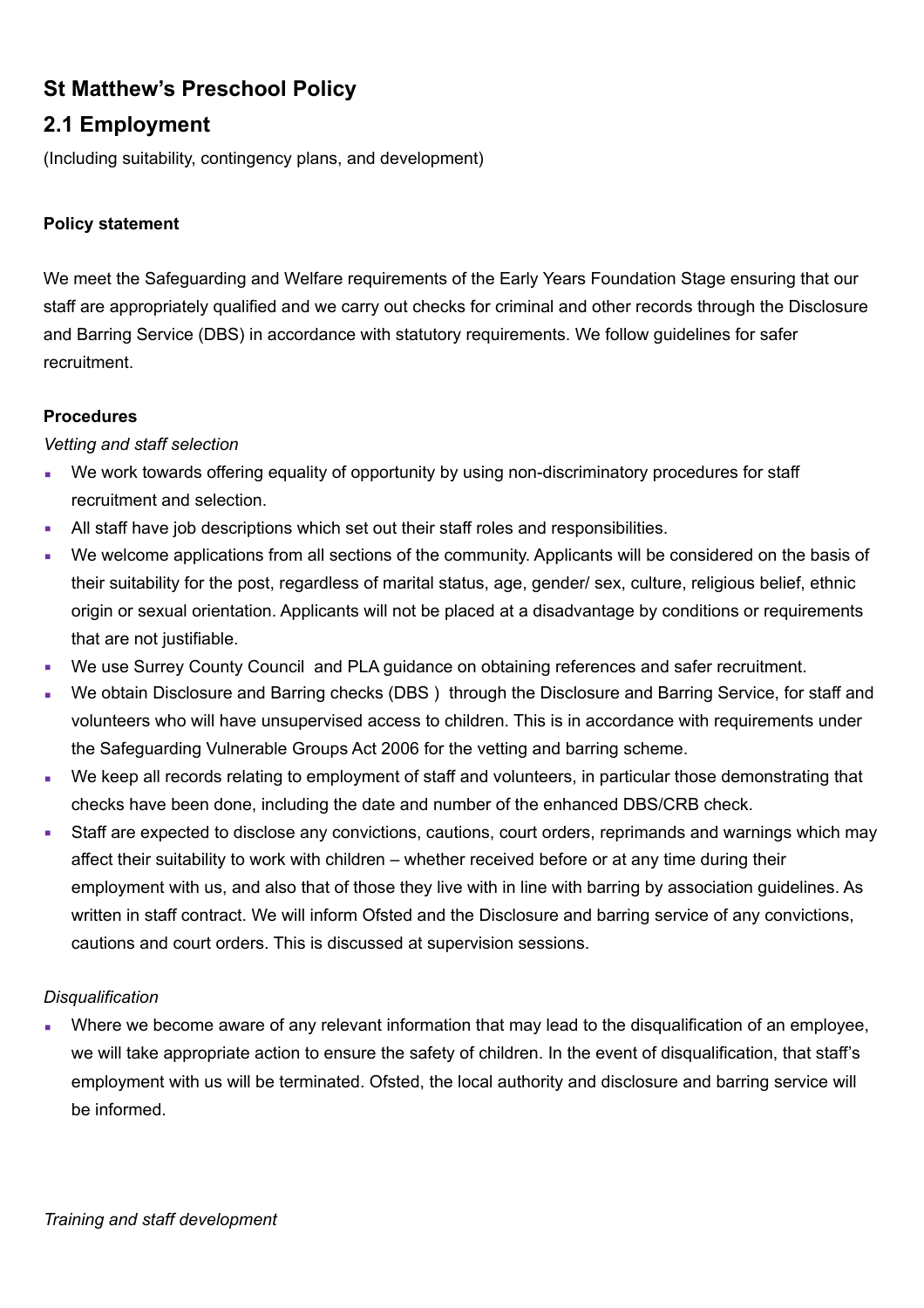- Our setting Managers hold an equivalent of Level 3 Childcare qualification or higher and a minimum of half of our other staff hold an equivalent of Level 2 Childcare qualification or higher qualification.
- We provide regular in-service training to all staff.
- Our setting budget allocates resources to training.
- We provide staff induction training in the first week of employment. This induction includes our Health and Safety Policy and Safeguarding Children and Child Protection Policy. Other policies and procedures will be introduced within an induction plan.
- We support the work of our staff by holding regular supervision meetings. Staff welfare is of high importance and their wellbeing is discussed at staff supervisions. Staff are made aware that they may contact their up-lines at anytime if they wish to discuss their wellbeing.
- We are committed to recruiting, appointing and employing staff in accordance with all relevant legislation and Best Practice, and to meet the needs of the children attending the preschool.

#### *Staff taking medication/other substances*

- Staff medication will be stored securely on the premises and kept out of reach of the children at all times.
- **■** If we have reason to believe that a member of staff is under the influence of alcohol or any other substance that may affect their ability to care for children they will not be allowed to work directly with the children and further action will be taken.

#### *Managing staff absences and contingency plans for emergencies*

- Our staff are asked to take their holiday breaks when the setting is closed. Where staff may need to take time off for any reason other than sick leave or training, this is agreed with the manager/chairperson with sufficient notice.
- Where staff are unwell and take sick leave in accordance with their contract of employment, we organise cover to ensure ratios are maintained.
- Sick leave is monitored and action is taken where necessary in accordance with staff members contract of employment.
- We have contingency plans to cover staff absences.

## *Disciplinary and Grievance procedures.*

- It is recognised that disagreements may arise between pre-school staff or between staff and committee members. These can usually be resolved informally by discussion, if necessary with the assistance of an early year's advisor or independent mediator.
- **A more serious situation arises when the dispute cannot be resolved or when the committee/ DSL is** dissatisfied with an employee's conduct. In this situation a disciplinary hearing will be held with a combination of representatives which could include but is not limited to the committee, DSL, staff and the employee in question. The employee has the right to be accompanied by a trade union representative or a work colleague. The employee will be given full opportunity to state her case.
- The employee will be provided with written copies of the grievance and relevant witness statements in advance of the meeting.
- After the disciplinary meeting the employee will be issued with a first written warning for misconduct. This will outline the misconduct, what action needs to be taken to correct the conduct, state the timescale to